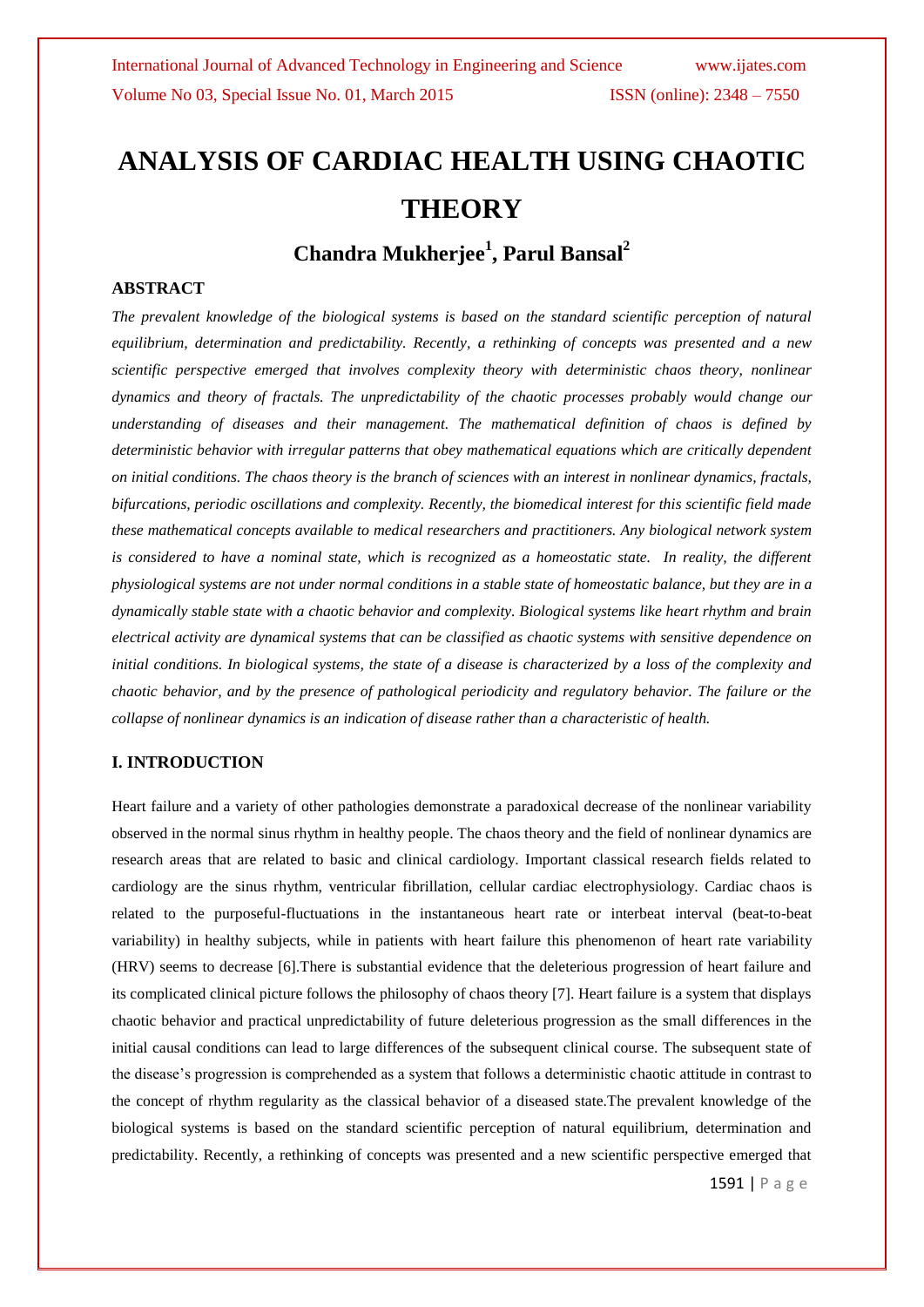# Volume No 03, Special Issue No. 01, March 2015 **ISSN** (online): 2348 – 7550

involves complexity theory with deterministic chaos theory, nonlinear dynamics and theory of fractals. The unpredictability of the chaotic processes probably would change our understanding of diseases and their management. The mathematical definition of chaos is defined by deterministic behavior with irregular patterns that obey mathematical equations which are critically dependent on initial conditions [1]. The chaos theory is the branch of sciences with an interest in nonlinear dynamics, fractals, bifurcations, periodic oscillations and complexity. Recently, the biomedical interest for this scientific field made these mathematical concepts available to medical researchers and practitioners [2,3]. Any biological network system is considered to have a nominal state, which is recognized as a homeostatic state [4]. In reality, the different physiological systems are not under normal conditions in a stable state of homeostatic balance, but they are in a dynamically stable state with a chaotic behavior and complexity [5]. Biological systems like heart rhythm and brain electrical activity are dynamical systems that can be classified as chaotic systems with sensitive dependence on initial conditions. In biological systems, the state of a disease is characterized by a loss of the complexity and chaotic behavior, and by the presence of pathological periodicity and regulatory behavior. The failure or the collapse of nonlinear dynamics is an indication of disease rather than a characteristic of health. Heart failure and a variety of other pathologies demonstrate a paradoxical decrease of the nonlinear variability observed in the normal sinus rhythm in healthy people. The chaos theory and the field of nonlinear dynamics are research areas that are related to basic and clinical cardiology. Important classical research fields related to cardiology are the sinus rhythm, ventricular fibrillation and cellular cardiac electrophysiology. Cardiac chaos is related to the purposefulfluctuations in the instantaneous heart rate or interbeat interval (beat-to-beat variability) in healthy subjects, while in patients with heart failure this phenomenon of heart rate variability (HRV) seems to decrease [6]. There is substantial evidence that the deleterious progression of heart failure and its complicated clinical picture follows the philosophy of chaos theory [7]. Heart failure is a system that displays chaotic behavior and practical unpredictability of future deleterious progression as the small differences in the initial causal conditions can lead to large differences of the subsequent clinical course. The subsequent state of the disease's progression is comprehended as a system that follows a deterministic chaotic attitude in contrast to the concept of rhythm regularity as the classical behavior of a diseased state.

## **II. THEORETICAL ASPECT**

At the present time, clinical evaluation is based on various parameters rested on clinical experience and epidemiological studies. The same clinical parameters assess progression of a disease and evaluate the underlying risk of sudden cardiac death. It is significant in clinical practice the development of sophisticated methods from nonlinear dynamics in order to advance medical diagnostics. In an early date, Mackey and Glass [13,14], suggested that irregular physiological rhythms might be associated with deterministic chaos. In the philosophy of medicine, chaos theory has limited implications for the analysis of the concept of disease and the concept of causation, because chaotic processes are fully deterministic and unpredictable due to extreme sensitivity to initial conditions. In contrast, the complexity theory has substantial implications for our knowledge and practice in medicine. Thus, the unpredictability of chaotic processes produces practical problems in diagnosis, prognosis, and treatment, but may be very important in understanding the physiological processes and disease entities.

Preliminary studies supported the hypothesis that methods from nonlinear dynamics are able to evaluate heart rate fluctuation and identify patients at high risk for sudden cardiac death. In an early publication, it was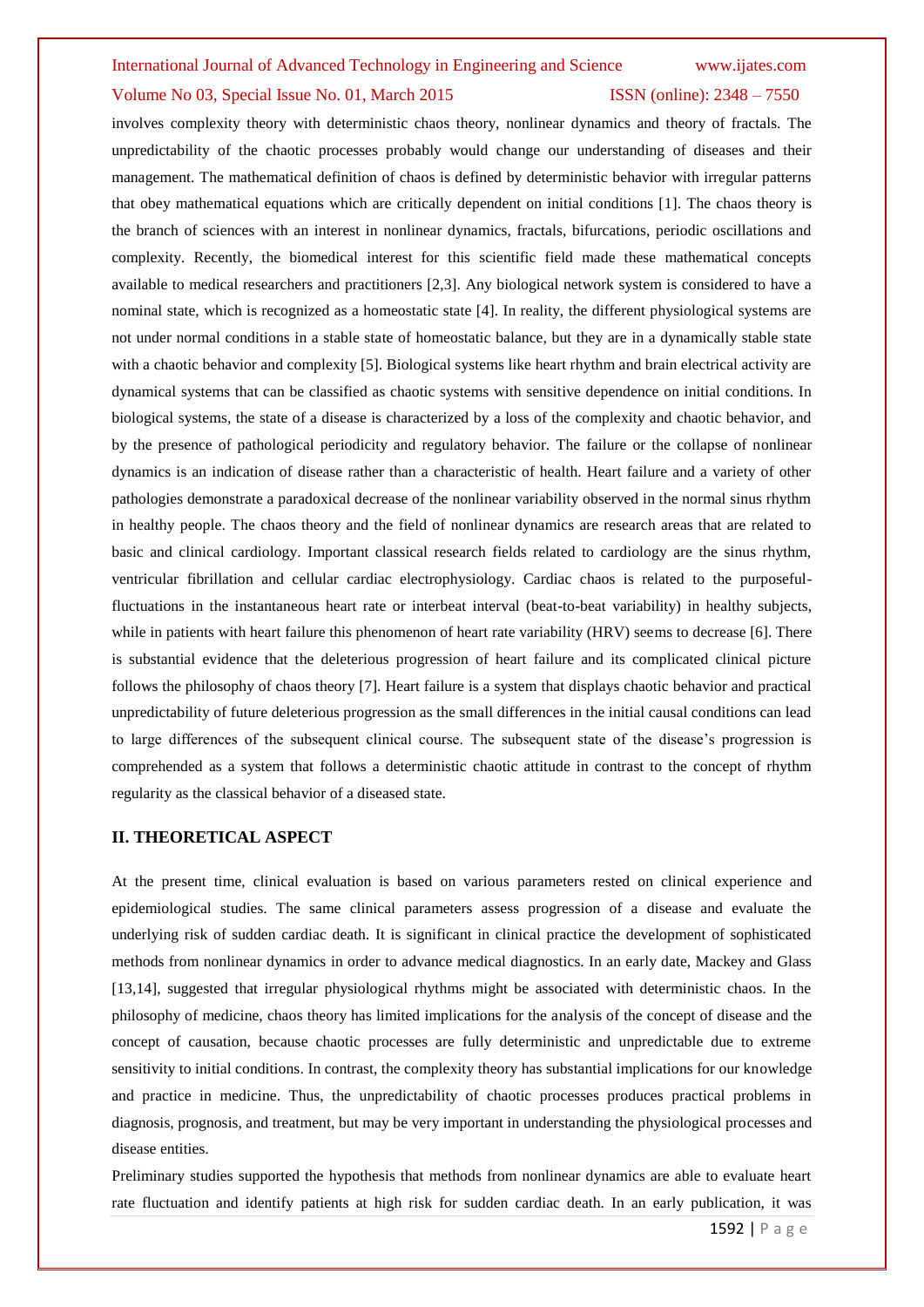# Volume No 03, Special Issue No. 01, March 2015 **ISSN** (online): 2348 – 7550

suggested that the reduction of the HRV in a subgroup of patients with increased cardiac mortality after myocardial infarction, was due to an autonomic imbalance marked by increased sympathetic and decreased vagal nervous activit. Significant physiological information about the heart is the time between two consecutive beats, known as the interbeat interval which varies constantly.

The fluctuation of the normal heartbeat period (irregular periodicity) is not explained completely by a linear approach and it was proposed that it is a nonlinear deterministic procedure [17].Also, Goldberger [17] discovered that heart rates show fractal patterns but it is still inconclusive why the fractal patterns break down in diseased hearts. The human heart exhibits deterministic chaotic behavior under normal circumstances, while the unhealthy heart is presented by immutability and predictability. Hence, in cardiac rhythm, the normality is represented by a chaoticinter beat interval (beat-to-beat variability) while a regular heart beat is a sign of disease and predictor of imminent cardiac arrest [18]. It appears that a regular beat follows pathological conditions like end-stage heart failure, while normal irregularities are signs of normal heart function (Figure 1). The electrocardiograms of healthy individuals demonstrate complex nonlinear dynamics and deterministic chaotic behavior, but not stochastic (non-deterministic). In healthy people, the chaotic behavior is displayed by shortterm variations of beat–to-beat interval, but in patients with heart failure there are periods with non-chaotic fluctuations [19]. A decrease of the normal nonlinear variability is observed in different cardiovascular diseases and before ventricular fibrillation [20]. Stochastic analyses like standard deviation or power spectrum, display reduced sensitivity and specificity compared to the dimensional measures (attractors) [21]. Thus, a reduced standard deviation of inter beat interval may predict an increased mortality of the group, but cannot identify the individuals who will develop fatal arrhythmogenesis. In contrast, the attractor dimension of the same data can specify which patients will have sudden death. The explanation for the increased sensitivity and specificity of the dimensional measures or attractors is the fact that they are deterministic and therefore more accurate in biological systems and medicine to detect disorders [22].

In the DIAMOND study, Huikuri et al [23], reported the application of nonlinear dynamics to the study of HRV signal in patients after a myocardial infarction. They suggested that the loss of short-term correlation properties of the inter beat intervals predict arrhythmic and total mortality. Probably, a continuous sympathetic activation and a decreased vagal tone reduce the complexity of HRV and induce the inter beat interval to be less adaptable and capable to cope with a continuously changing body and cardiac environment [24,25].

The reduction of variance and the low-frequency spectral component of HRV are related to an increased mortality in heart failure [26]. Also, the chaos analyses on the HRV of fifty patients with heart failure and survival analysis showed that the chaos level is the best predictor of mortality [27]. Methods based on chaos analysis and nonlinear indices provide valuable clinical information and predict fatal cardiovascular events in post-infarction patients and in patients with heart failure. Although the concepts of chaos theory and nonlinear dynamics remain still at a distance from the current practices of clinical medicine, they cover an important scientific field that needs further interdisciplinary research [28]. In an attempt to elucidate the underlying mechanisms of cardiovascular dynamics, Wessel et al, stressed the importance of the dominant influence of respiration on heart beat dynamics. They supported the hypothesis that the observed fluctuations are explained by respiratory modulations of heart rate and blood pressure. Molon et al, in sixty heart failure patients implanted with cardiac resynchronization therapy (CRT) assessed if a HR-related complexity predicts adverse clinical and cardiovascular events in one year. They used a set of linear indices of HRV and demonstrated that heart failure patients with lower baseline complexity-related indices, present worse clinical outcome.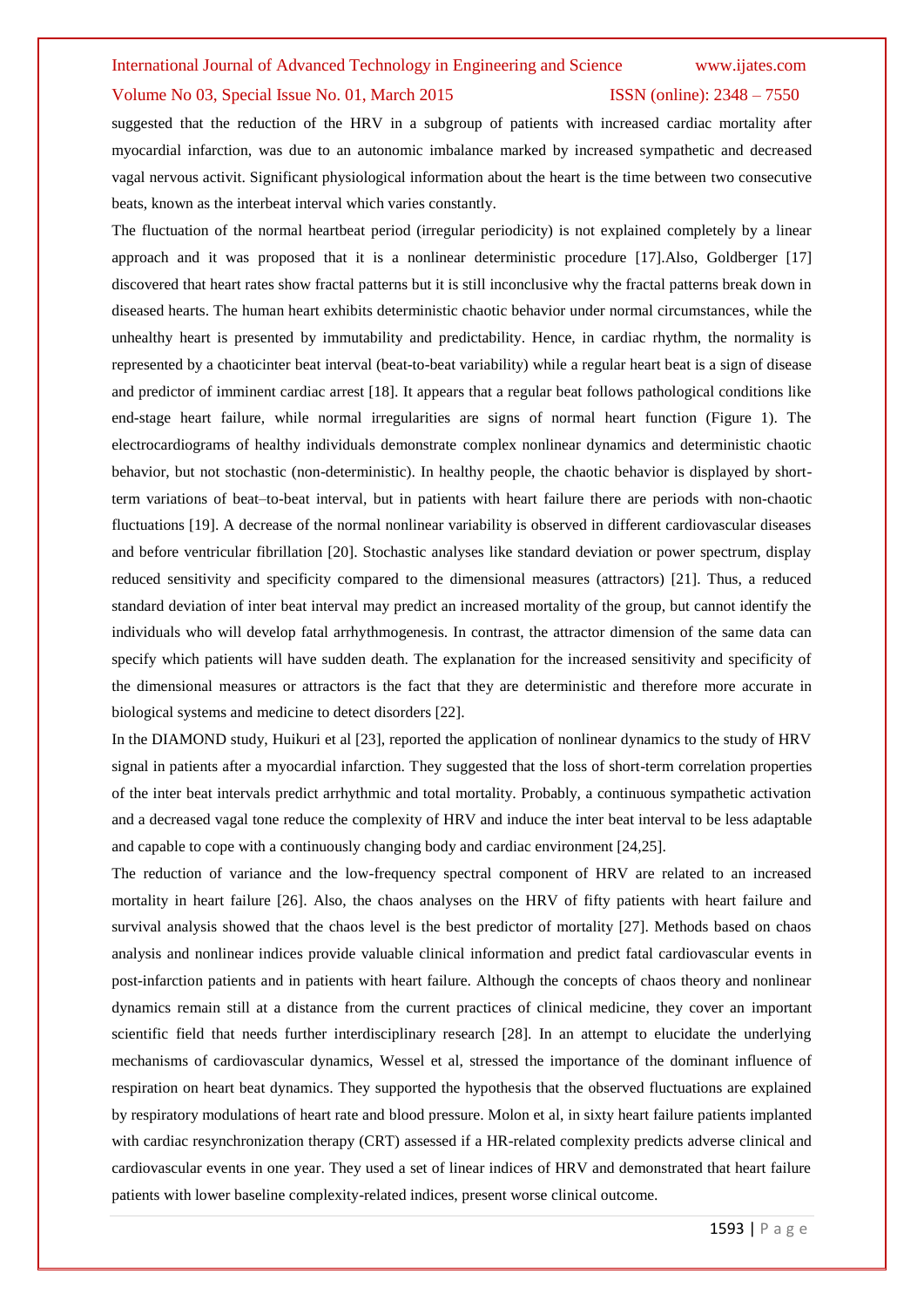# **III. A. THE PHYSIOLOGY OF HEART FAILURE PROGRESSION**

The syndrome of heart failure has a progressive pattern that starts with a myocardial mechanical insufficiency. The sympathetic nervous system (SNS), the renin-angiotensin-aldosterone system (RAAS) and the natriuretic peptide systems are stimulated in response to the mechanical insufficienent. These compensatory mechanisms increase myocardial contractility, peripheral vasoconstriction, fluid and sodium retention and left ventricular remodeling. The compensatory mechanisms produce an ephemeral hemodynamic stability, but subsequently become maladaptive with a myocardial deterioration and hemodynamic instability. The persistent neuro hormonal stimulation of the myocardium increases left ventricular volume and mass, and changes the configuration of the left ventricle to a more spherical shape. This geometric change of the left ventricle is called cardiac remodeling and has deleterious hemodynamic effects with further deterioration of heart failure syndrome. The recurrent interchange of heart failure phases, from clinical compensation with hemodynamic stability to a decompensated state with clinical and hemodynamic instability, is detrimental to myocardium. Every episode of decompensating can induce irreversible myocardial damage, and increases inflammatory cytokines that may motivate myocardial cells apoptosis. Thus the decompensated periods followed by irreversible myocardial damage may contribute to the progression of heart failure. After an episode of decomposition and a short-lived clinical improvement the patient returns to another period of stabilization with an additional burden in myocardial function. Objectives of heart failure treatment are to reduce mortality, to relieve symptoms and signs, and to prevent progression of myocardial damage and remodeling of the myocardium. It appears that the angiotensin-converting enzyme (ACE) inhibitors and β-blockers delay heart failure progression and the deterioration of myocardial function. This improvement in myocardial function is based on the assumption that the compensatory mechanisms of SNS and RAAS are responsible for the activation of cardiac remodeling and heart failure progression. A sub study of the Studies of Left Ventricular Dysfunction Treatment Trial (SOLVD) demonstrated that enal april prevented progression of left ventricular dilation and systolic dysfunction in patients with mild or moderate heart failure. Other studies showed that carvedilol decreased the left ventricular end-diastolic and end-systolic volume index, and increased left ventricular ejection fraction in patients with mild heart failure. Also, the impact of cardiac resynchronization therapy (CRT) on myocardial function has been investigated in patients with heart failure. In the randomized studies scheduled for six months of follow-up was found an up to 15% reduction in left ventricular end-diastolic diameter and an up to 6% increase in the ejection fraction. Despite the above encouraging results definite therapeutic answer to the relentless progression of heart failure needs prospective studies with a long-term follow-up. HF progression is a chaotic or a stochastic process- In heart failure, the concepts of chaos theory and nonlinear dynamics are focused mainly in the HRV analysis for its prognostic capacity. Moreover, chaos theory and systems biology methodology are important tools to understand the clinical progression of heart failure syndrome. In the present paper, a concept of chaotic behavior of cardiac function during progression of heart failure is introduced. This concept differs from the classical knowledge of chaotic behavior of the heart rhythm under normal circumstances and the appearance of rhythm regularity during heart failure. In the concept of the chaotic behavior of cardiac function deterioration, the heart failure progression in a worse clinical state has the characteristics of a complex and unstable system which in an imaginable 'phase space' is stabilized in the form of a strange attractor of optimum size. The optimum size of the strange attractor is behaving as a kind of constraint to further increase. The progression of heart failure and the related underlying mechanisms can be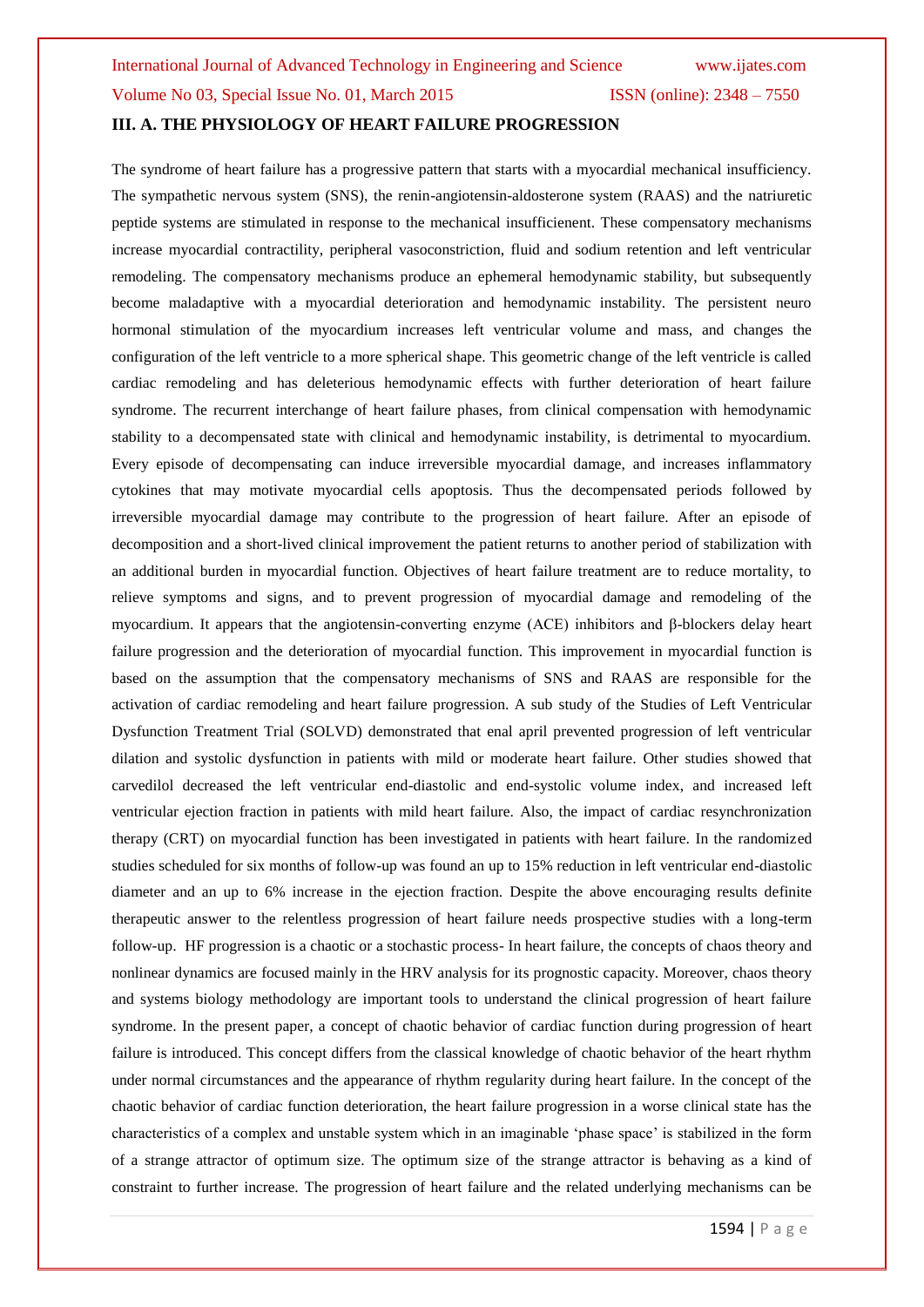## Volume No 03, Special Issue No. 01, March 2015 **ISSN** (online): 2348 – 7550

linked to a chaotic behavior and explained with systems biology methodology and molecular, network and phenotype data integration [7]. The human heart failure is interpreted as a complex and unstable system with periods of molecular and clinical stabilization in the form of a strange attractor, and self-organized positive feedback stabilization mechanisms of adrenergic stimulation, left ventricular remodeling, and activation of the RAAS and natriuretic peptide systems.Thus, the stabilization mechanisms are considered compensatory processes produced by activation of various neurohormonal pathways in an endeavor to maintain cardiac function and end-organ perfusion. The stabilization period in the basins of attractors can be interrupted by a variety of minor or major deleterious causes, and then the molecular and clinical instability returns with the heart deteriorating into a decompensated situation. The above compensatory processes become maladaptive and partly are responsible for the return of the clinical instability. Natural history studies implicate the progressive left ventricular remodeling as the most probable cause of the clinical deterioration. The left ventricular remodeling involves alterations in myocardial cells' biology and myocardial loss, changes in extracellular myocardial matrix, and alterations in left ventricular chamber geometry. Heart failure progression is an open biological system and the stabilization state (attractor) is attained from different clinical and biological initial conditions (biological convergence). It is also possible, the unsteady and fluctuating initial conditions and the deteriorating clinical situation to stabilize in the basins of different attractors (biological divergence). The previously described stabilization mechanisms are recalled for a new stable clinical equilibrium state in the basins of a new strange attractor, but this is accompanied with a further progression of heart failure and a worse clinical picture The clinical stability during the period of the strange attractor should not be confused with a rigid and stereotyped behavioral homeostasis but should be considered as part of the chaotic behavior of the whole system of heart failure progression. Thus, both clinical stabilization and formation of a strange attractor indicate that the chaotic process is rather an adaptive biological mechanism that follows the downward spiral of heart failure progression. Both constitute a temporary physiological adaptive mechanism that is activated in response to the inevitable progression of heart failure. The chaotic strange attractor maintains a maximum flexibility and stability that increases the prospects of survival. A rigid clinical situation is not adaptive and not able to react to the mechanical myocardial changes or to the deterioration of the surrounding environment. The path of the downward spiral of heart failure progression differs from patient to patient, and is determined by the initial deteriorating conditions in the beginning of each decompensated period.

A stochastic or random process is the counterpart to a chaotic or deterministic process. In a stochastic process even if the initial conditions are known, the process can follow many possibilities. Evaluating a heart failure scenario, myocardial cells often measure their local environment through the interaction of diffusible chemical signals with membrane receptors. This process is stochastic for a single receptor, but the cell has many receptors which are reducing the variability by averaging. This explanation doesn't exclude the possibility of stochastic effects taking place in many biological signaling pathways with important implications for heart failure progression.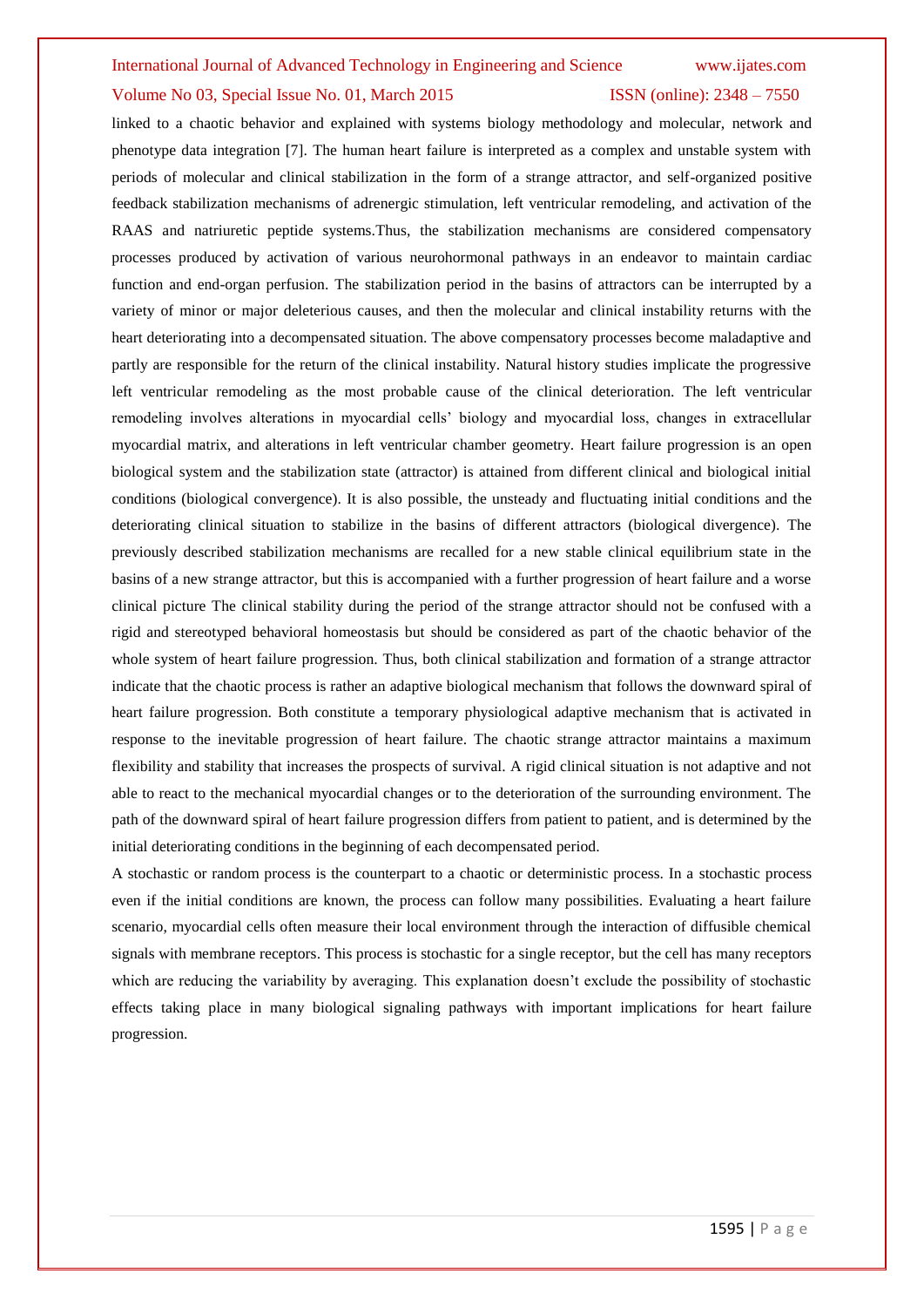Volume No 03, Special Issue No. 01, March 2015 ISSN (online): 2348 – 7550

# **IV. BLOCK DIAGRAM**



# **V. TEST RESULT**

# **5.1 PTB- DB Data Base**





Fig 2: Analysis on PTB- DB Data Base Fig 3: Denoising of Base-Line Modulation  **Using IIR bandpass Filter**



**Fig 4: Comparison between Reference and Denoised Signal**

# **5.2 MIT-BIH database (100)**

In the following figure we have shown testing result of our developed denoising algorithm for removal of power-line interference and baseline wandering on MIT-BIH database respectively-



**Fig 5: Analysis on PTB- DB Data Base Fig 6: Denoising of Power-line noise**

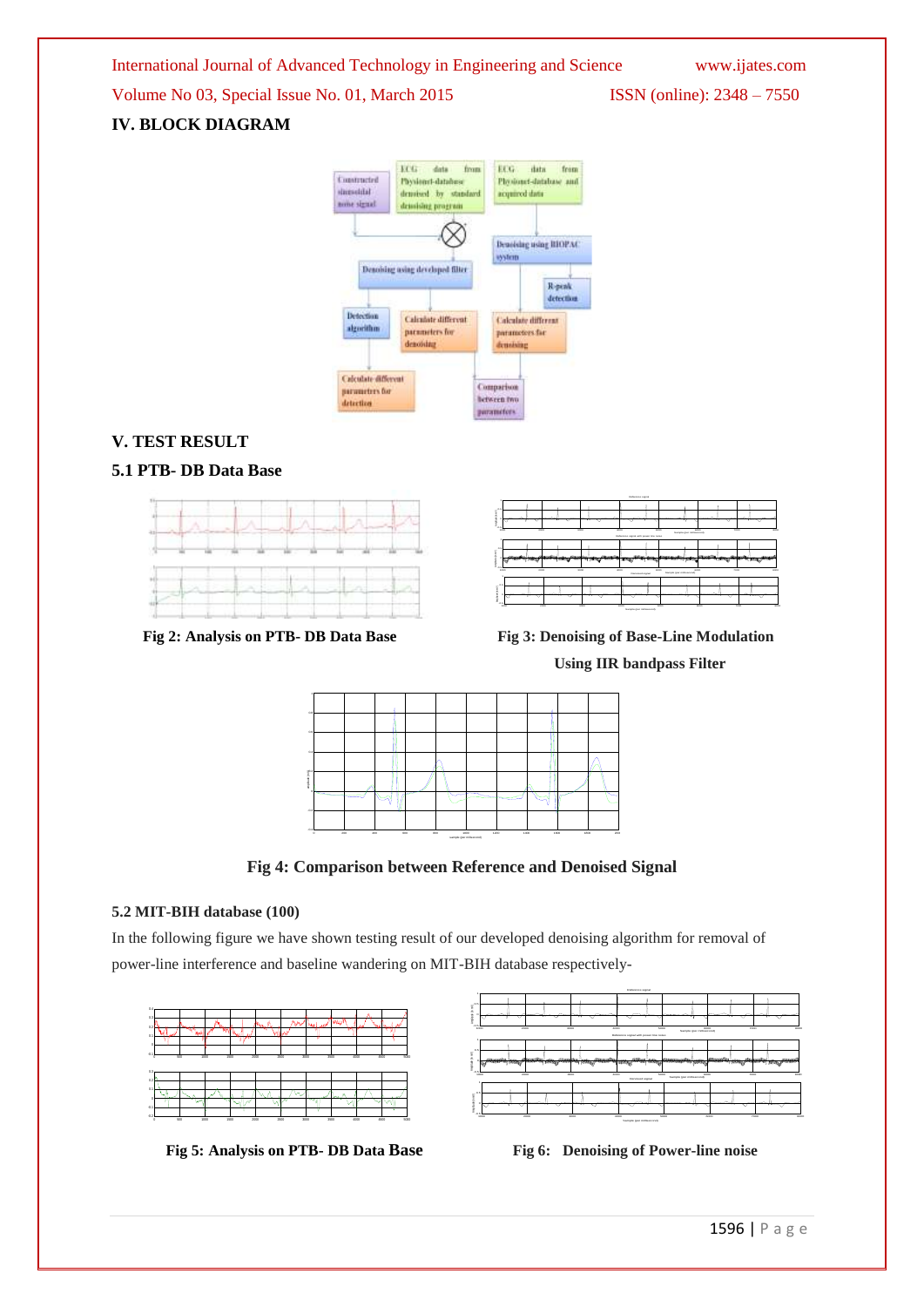

x 10

|                                                                                                                                         |      |                             | Reference signal         |                             |      |  |
|-----------------------------------------------------------------------------------------------------------------------------------------|------|-----------------------------|--------------------------|-----------------------------|------|--|
| Ample usie (in mV/)<br>٥                                                                                                                | en v | الماطان فالمارية والمناولين | an dana dala             | ٠W.<br>ww<br><b>.</b><br>чн | 71 W |  |
| ۰<br>$\circ$<br>$\sim$<br>c<br>Sample (per millisecond)<br>٠<br>$\times 10$<br>Reference signal with base-line wandering                |      |                             |                          |                             |      |  |
| 0.5<br>And ka (h m/)                                                                                                                    |      |                             |                          |                             |      |  |
| ×.<br>$\overline{\mathbf{z}}$<br>٠<br>٠o<br>c<br>$\overline{\phantom{a}}$<br>Sample (per militaecond)<br>$\times 10$<br>Denoised output |      |                             |                          |                             |      |  |
| o.<br>×<br>Amplitud<br>$-0.5$                                                                                                           |      |                             |                          |                             |      |  |
|                                                                                                                                         | ×    |                             | Sample (per millisecond) |                             |      |  |







# **VI. CONCLUSION**

**EXERIBATION CONFIDENTIATE AND ANTIFICATION**<br> **EXERCISE THE AND INTERFERIENCE INTERFERIENCE INTERFERIENCE INTERFERIENCE IN A GALACTER CONFIDENTIATE (SEE 1597 PARTICLES) THE CONFIDENTIATE (SEE 1597 FIGURE 2001), THE CONFID** The proposed algorithm is based on conventional digital filtering. From ECG signal we have detected QRS region and from that baseline is corrected. Using chaotic analysis we were able to extract some features of ECG signal. HRV and Cardiological diseases are detected. In human heart failure, the clinical stabilization in the form of the strange attractor, depends on its initial state and can be interrupted by dynamic minor or major causes. During the interruption period small changes of the interrupted causes can produce high clinical instability. The heart failure progression scenario gives the impression of a system that is more accurately explained by chaos theory than by a stochastic process. Probably, the stochastic effects are taking place only in the biological signaling pathways and don't explain the clinical behavior of heart failure progression that is entirely a chaotic phenomenon.

# **VII. FUTURE SCOPE**

There is several scope of improvement in this paper. It can be analysed by Artificial Neural Network. We have mainly analyzed HRV but Several cardiac parameters namely Arrythmia etc. can be analysed.

# **REFERENCES**

- [1] Sornmo, L., and Laguna, P., 2005, Bioelectrical signal processing in cardiac and neurological applications (Amsterdam: Elsevier Academic Press).
- [2] Acharya, U.R., Suri, J.S., Spaan, J.A.E., and Krishnan, S.M., 2007, Advances in cardiac signal processing (Springer-Verlag, Berlin, Heidelberg).
- [3] Benitez, D., Gaydecki, P.A., Zaidi, A., and Fitzpatrick, A.P., 2001, The use of the Hilbert transform in ECG signal analysis. Computers in Biologyand Medicine, **31**, 399–406.
- [4] Bolton, R.J., and Westphal, L.C., 1985, ECG display and QRS detection using the Hilbert Transform. In: Ripley, K.L., editor. Computers in cardiology (Washington, DC: IEEE Computer Society), p 463–466.
- [5] Bolton, R.J., and Westphal, L.C., 1981, Hilbert transform processing of ECG's. 1981 IREECON International Convention Digest (Melbourne:IREE). pp. 281–283.
- [6] Bolton, R.J., and Westphal, L.C., 1984, On the use of the Hilbert Transform for ECG waveform processing. Computers in cardiology (Silver Spring,MD: IEEE Computer Society). pp. 533–536.
- [7] Bolton, R.J., and Westphal, L.C., 1981, Preliminary results in display and abnormality of Hilbert Transformed e.c.g.s. Medical & Biological Engineering & Computing, **19**, 377–384.